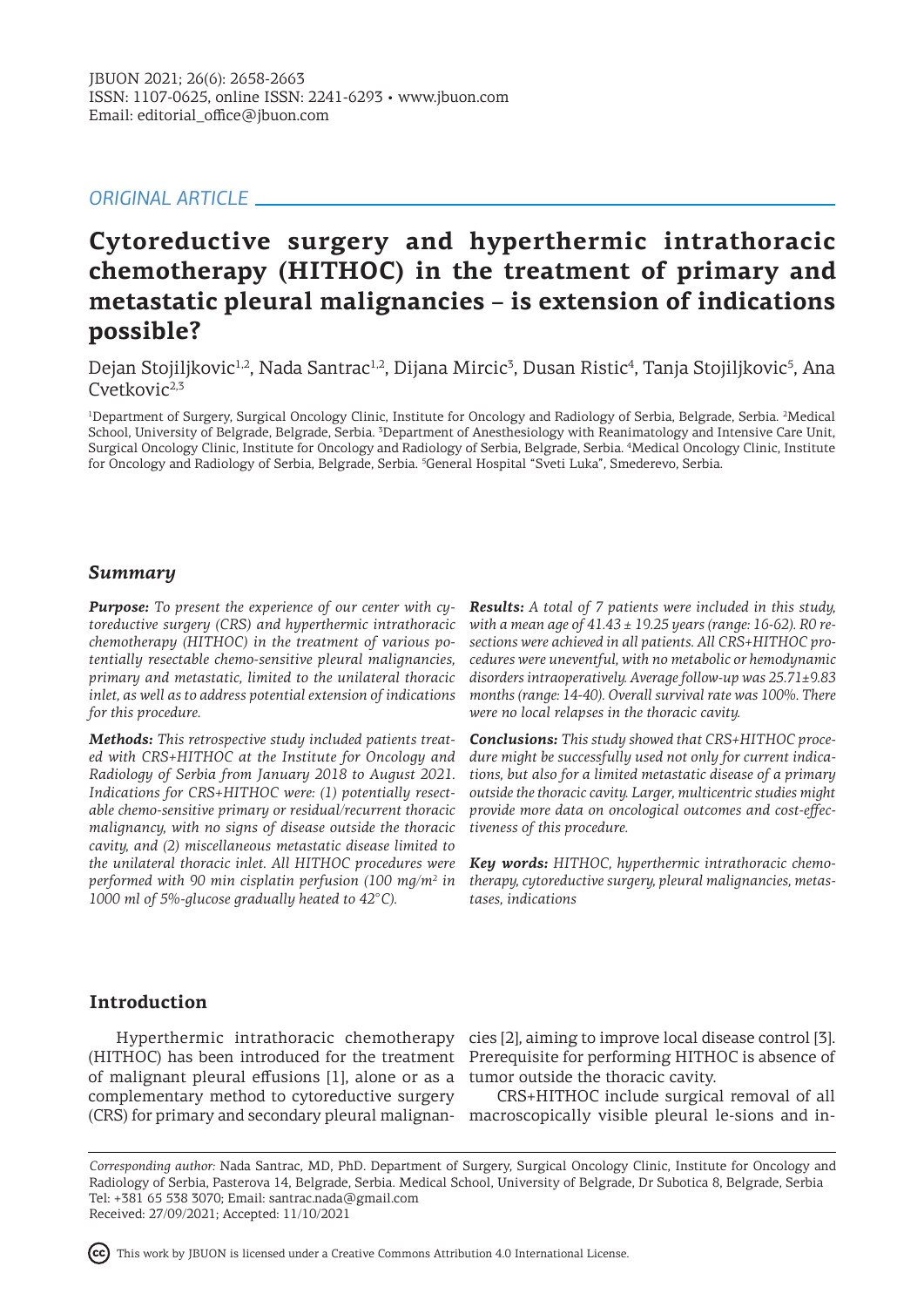tracavitary application of cytotoxic agents with heated perfusion solution aiming to increase intrathoracic drug concentration, improve permeability and local cytotoxic effect of the drug, while reducing its systemic toxicity [1].

The usefulness of HITHOC, alone or with CRS, has already been shown for treatment of thymic tumors with pleural spread [4] and malignant pleural mesotheliomas [5], in well-selected patients. However, there are insufficient publications on this subject in the literature, showing great diversity of HITHOC techniques regarding choice of cytotoxic drug and its concentration, as well as volume and temperature of the perfusion system and duration of the perfusion itself.

The purpose of this study was to present the experience of our cancer center with CRS+HITHOC in the treatment of various potentially resectable chemo-sensitive pleural malignancies, primary and metastatic, limited to one hemithorax, as well as to address potential extension of indications for this procedure.

### **Methods**

This retrospective study was conducted at the Surgical Oncology Clinic of the Institute for Oncology and Radiology of Serbia, a tertiary cancer center. It included all patients treated with CRS+HITHOC from January 2018, when this method was first introduced in our center [6], until August 2021.

#### *CRS+HITHOC procedure*

Patients' eligibility for the treatment was evaluated by a thoracic surgeon, medical oncologist, radiotherapist and anesthesiologist. Indications for CRS+HITHOC were: (1) potentially resectable chemo-sensitive primary or residual/recurrent thoracic malignancy, with no signs of disease outside the thoracic cavity, and (2) miscellaneous metastatic diseases limited to the unilateral hemithorax. Contraindications for CRS+HITHOC were renal insufficiency, impaired cardiopulmonary function, presence of contralateral thoracic tumor implants or extra-thoracic metastases.

Preoperative evaluation of disease stage included chest and abdominal computed tomography (CT) scan with contrast agents or 18-fluoro-deoxyglucose positron emission tomography (FDG PET) CT, while cardiac ul-

| No             | Gender Age |      | Tumor type                | Initial treatments                                                                                                                                                                                                                                                                                                                              | Histology                                                                        |  |
|----------------|------------|------|---------------------------|-------------------------------------------------------------------------------------------------------------------------------------------------------------------------------------------------------------------------------------------------------------------------------------------------------------------------------------------------|----------------------------------------------------------------------------------|--|
| 1              | Female     | 48   | Ovarian carcinoma         | CRS+HIPEC (cisplatin) at the age of 42, adju-<br>vant ChT (paclitaxel+carboplatin); peritoneal<br>relapse 3 months later; re-do surgery                                                                                                                                                                                                         | Cystadenocarcinoma serosum<br>ovarii, G2, NG2, with peritoneal<br>carcinomatosis |  |
| $\mathfrak{D}$ | Male       | 64   | Thymoma                   | Left posterolateral thoracotomy, thymectomy,<br>atypical resection of the inferior left lobe (R1<br>resection)                                                                                                                                                                                                                                  | Thymoma type B2, Ki67 70%, sub-<br>pleural lung deposits; R0 resection           |  |
| 3              | Male       | 63   | Solitary fibrous<br>tumor | Left posterolateral thoracotomy, removal of<br>tumor mass with parietal pleura (R1 resection)                                                                                                                                                                                                                                                   | Malignant mesenchymal pleural<br>tumor, Ki67 60%, positive margins               |  |
| 4              | Male       | 55   | Malignant<br>mesothelioma | Atypical resection of the left superior lobe out-<br>side our center                                                                                                                                                                                                                                                                            | Malignant pleural mesothelioma<br>(biphasic type), positive margins              |  |
| 5              | Female     | - 19 | Ewing sarcoma             | RT and first-line ChT at the age of 13; second-<br>line ChT with SBRT of lung metastases at the<br>age of 17; third-line ChT with lung surgery in<br>our center (left inferior lung wedge resection<br>and partial left parietal pleurectomy) at the age<br>of 18; fourth-line ChT at the age of 19                                             | Ewing sarcoma of the sacral bone,<br>conventional subtype                        |  |
| 6              | Female 32  |      | Thymoma                   | Multiple tumor syndrome; BRCA1 and ARMC5<br>gene mutations confirmed; surgeries for pre-<br>viously diagnosed tumors: unilateral breast<br>high-grade phyllodes tumor, rosette-forming<br>glioneuronal tumor of the 4 <sup>th</sup> ventricle, adre-<br>nocortical carcinoma and pheochromocytoma,<br>and other specific oncological treatments | Initial thoracic surgery, no biopsy                                              |  |
| 7              | Male       | 16   | Rhabdomyosarcoma          | Thoracoscopic biopsy of the chest wall tumor<br>mass, localized posteriorly in the 7-8 <sup>th</sup> left<br>intercostal space, with suspicious pleural nod-<br>ules in the left thoracic inlet; initial ChT                                                                                                                                    | Alveolar rhabdomyosarcoma                                                        |  |

**Table 1.** Demographic characteristics, histology and previous oncological treatments

CRS+HIPEC: cytoreductive surgery with hyperthermic intraperitoneal chemotherapy; ChT: chemotherapy; RT: radiotherapy; SBRT: stereotactic body radiation therapy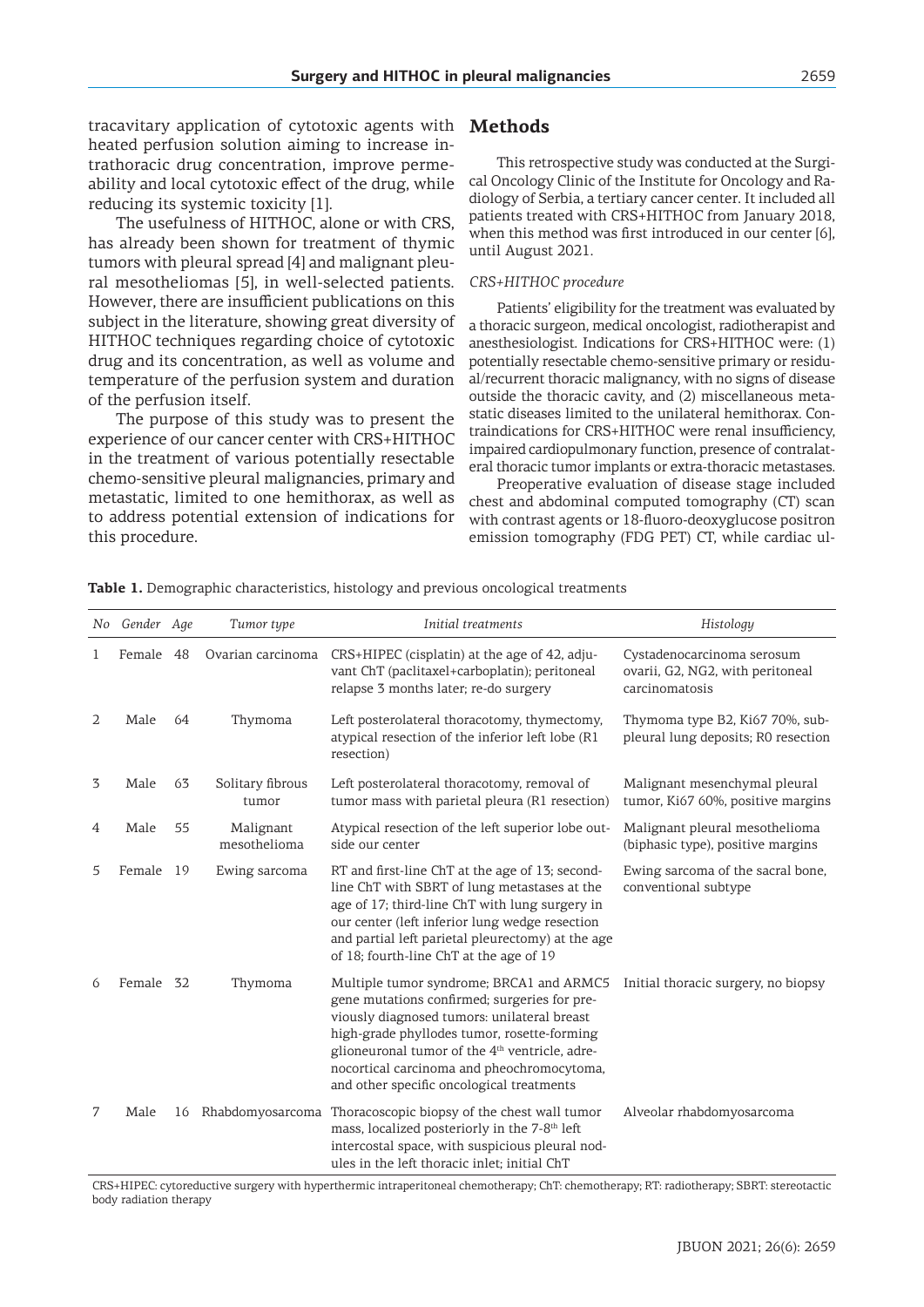trasonography, anesthesiology examination, spirometry, blood analysis and complete biochemistry were done to ensure functional operability.

All patients had multidisciplinary team decision for CRS+HITHOC procedure and signed an informed consent form for the treatment.

CRS was performed under general anesthesia by a single thoracic surgeon. It included removal of primary or residual/recurrent tumor or metastases, visceral and/ or parietal pleurectomy for macroscopic removal of all intrathoracic tumor implants (R1 resection), and, when indicated, resection of lung tissue, with preservation of positive intrathoracic pressure.

HITHOC procedure was performed with RanD® Performer perfusion system. Cisplatin was used as a cytotoxic agent in all patients. Drug concentration was calculated for each patient individually by a single medical oncologist, with regard to height, body weight, pa-

tient's comorbidities and previous systemic treatments (cumulative dose). Standardly,  $100 \text{ mg/m}^2$  of cisplatin was administered, taking into account creatinine clearance. Upon completion of CRS, five chest tubes of 28 F were placed in a standard manner: two basally - for inflow, two apically - for outflow, and one superficially - for fluid level control, and connected to the device. Priming solution (1000 ml of 5 %-glucose), at initial temperature of 38°C, was administered into the pleural space and gradually heated. After achieving target temperature of 42°C, cisplatin was added in the pre-determined dose and intracavitary circulation of the drug was continued for 90 min. After drug perfusion, wash-out of dissolved cisplatin was performed through reversed inflow and outflow catheters and the temperature probe was removed. Two chest drains were positioned, anteriorly and posteriorly, with suction set to 15-25 cmH20, and the chest was closed in a standard manner.

| No           | Disease assessment                                                                                                          | Indication                                                                       | Cytoreductive surgery                                                                                                                                                         | PH after CRS+HITHOC                                                | Procedure<br>duration (min) |
|--------------|-----------------------------------------------------------------------------------------------------------------------------|----------------------------------------------------------------------------------|-------------------------------------------------------------------------------------------------------------------------------------------------------------------------------|--------------------------------------------------------------------|-----------------------------|
| $\mathbf{1}$ | Ovarian carcinoma<br>pleural metastases 22<br>months after initial<br>treatment                                             | Metastatic disease<br>limited to unilateral<br>thoracic inlet                    | Right posterolateral thoracotomy, R0 resection<br>total parietal pleurectomy, partial<br>visceral pleurectomy of the right<br>medial lobe                                     |                                                                    | 350                         |
| 2            | Local relapse of thy-<br>moma 9 months after<br>initial surgery                                                             | Recurrent disease<br>limited to unilateral<br>thoracic inlet                     | Left posterolateral re-thoracoto-<br>my, removal of tumor mass, su-<br>perior mediastinal lymphadenec-<br>tomy, partial visceral and parietal<br>pleurectomy (R1 resection)   | R0 resection, negative<br>lymph nodes                              | 400                         |
| 3            | Positive margins after Residual disease<br>removal of solitary<br>fibrous tumor                                             | limited to unilateral<br>thoracic inlet                                          | Left posterolateral re-thoracoto-<br>my, atypical resection of the left<br>inferior lung and total pleurec-<br>tomy                                                           | R0 resection                                                       | 410                         |
| 4            | Local relapse of ma-<br>lignant pleural me-<br>sothelioma 6 months<br>after initial surgery<br>outside our center           | Recurrent disease<br>limited to unilateral<br>thoracic inlet                     | Left posterolateral re-thoracoto-<br>my, removal of recurrent tumor<br>mass in the superior thoracic<br>inlet with surrounding visceral<br>and parietal pleura (R1 resection) | R0 resection, negative<br>lymph nodes                              | 360                         |
| 5            | Sacral bone Ewing Sa<br>progression in the left limited to unilateral<br>thoracic inlet during<br>4 <sup>th</sup> -line ChT | Metastatic disease<br>thoracic inlet                                             | Left posterolateral re-thoracot-<br>omy, partial resection of the left<br>inferior lung and partial left pari-<br>etal and visceral pleurectomy                               | R0 resection                                                       | 420                         |
| 6            | Thymic tumor mass<br>with suspicious de-<br>posits in the lung<br>parenchyma                                                | Potentially resect-<br>able primary ma-<br>lignancy limited to<br>mediastinum    | Median sternotomy, thymectomy,<br>anterior mediastinal lymph node<br>dissection, extirpation of a soli-<br>tary nodule from the left superior<br>lung                         | Thymoma type B2, R0<br>resection, no lung or<br>pleural metastases | 300                         |
| 7            | Initial ChT for alveo-<br>lar rhabdomyosarco-<br>ma of the chest wall,<br>with radiological<br>regression                   | Chemo-sensitive<br>primary malignancy<br>limited to unilateral<br>thoracic inlet | Left posterolateral thoracotomy,<br>radical left parietal pleurectomy                                                                                                         | pCR                                                                | 325                         |

**Table 2.** Overview of cytoreductive surgery indications, extent and outcomes

Ewing Sa: Ewing sarcoma; ChT: chemotherapy; PH: histology; CRS+HITHOC: cytoreductive surgery with hyperthermic intrathoracic chemotherapy; pCR: complete histological response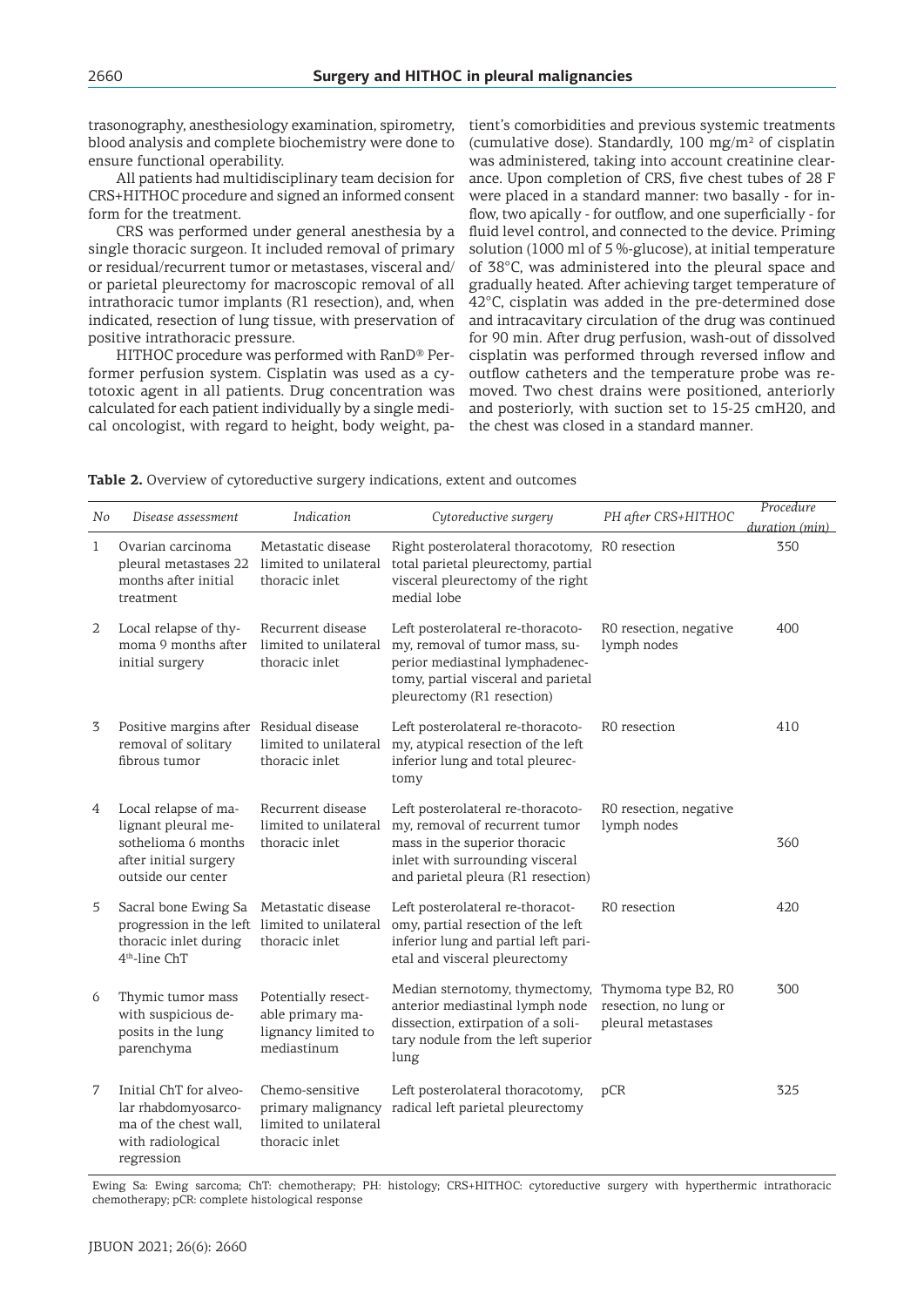Intraoperative monitoring included: pulse oximetry, blood gases, body temperature and urinary output, and evaluation of hemodynamics using non-invasive hemodynamic device, invasive arterial blood pressure and central venous pressure. The central temperature was monitored by esophageal probe and regulated using warming/cooling blankets and cooling solutions injected through the central venous catheter.

#### *Statistics*

Data on demographics, histopatholology, previous oncological treatment, preoperative evaluation, indications, CRS, HITHOC procedure, postoperative course, adverse events and oncological outcomes were collected and further evaluated using Microsoft Excel 2013.

### **Results**

From January 1st 2018 until August 1st 2021, a total of 7 patients were treated with CRS+HITHOC at our cancer center, with a mean age of  $41.43 \pm$ 19.25 years (median: 46, range: 16-62) and female to male ratio 3:4. Tumor histology was diverse and included thymoma, malignant mesenchymal pleural tumor, malignant pleural mesothelioma, alveolar rhabdomyosarcoma, Ewing sarcoma and ovarian carcinoma. Data on the disease and history of oncological treatments prior to CRS+HITHOC are given in Table 1.

The mean duration of complete CRS+HITHOC procedure was  $366.43 \pm 45.34$  min (median: 360, range: 330 - 420). R0 resection was confirmed on definite pathological analysis of specimens (Table 2).

All CRS+HITHOC procedures were uneventful, with no metabolic or hemodynamic disorders monitored at the Intensive Care Unit. There were no significant adverse events in the postoperative course, except in a patient treated due to ovarian carcinoma metastases, who experienced a decrease in hemoglobin level on the  $2<sup>nd</sup>$  postoperative day, followed by complete blood count and blood pressure decline, which responded well on the applied dose of concentrated erythrocytes. Nausea, vomiting, neuropathy or renal function disorder were not observed.

After hospital discharge, all patients were evaluated by multidisciplinary teams and received additional oncological treatments (chemotherapy, irradiation) based on disease-specific protocols (Table 3).

The mean follow-up after CRS+HITHOC was 25.71 ± 9.83 months (median: 29, range: 14-40). Overall survival rate was 100 %. None of the patients had local relapse in the thoracic cavity after CRS+HITHOC. One patient with initially advanced ovarian carcinoma had disease progression in the spleen two months after CRS+HITHOC procedure, which was treated with splenectomy and systemic chemotherapy with paclitaxel and carboplatin (Table 3).

### **Discussion**

intraoperatively. Patients were postoperatively in tissue (3-4mm) [7]; (4) hyperthermia at 41-42°C The concept of hyperthermic cytotoxic agent perfusion is based on several facts: (1) intracavitary, local, application of the cytotoxic agent allows higher drug concentrations than in intravenous application; (2) drug concentration is maintained high, which improves cytotoxicity of the drug, while minimizing systemic adverse effects; (3) heat increases cell membrane permeability and drug penetration

**Table 3.** Follow-up and oncological outcomes after cytoreductive surgery and HITHOC procedure

| No | Additional therapy                                                    | Thoracic<br>relapse | Other relapse                                | Relapse-free period<br>(months) | Relapse treatment                                                           | Lethal<br>outcome | Follow-up<br>(months) |
|----|-----------------------------------------------------------------------|---------------------|----------------------------------------------|---------------------------------|-----------------------------------------------------------------------------|-------------------|-----------------------|
| 1  | No                                                                    | No                  | Yes, solitary<br>metastasis in<br>the spleen | 2                               | Splenectomy, re-treatment<br>with systemic ChT<br>(paclitaxel+ carboplatin) | No                | 40                    |
| 2  | No                                                                    | No                  | No                                           | 32                              | <b>NA</b>                                                                   | No.               | 32                    |
| 3  | Systemic ChT<br>(adriamycin + ifosfamide,<br>carboplatin + etoposide) | No.                 | No.                                          | 31                              | NA                                                                          | No.               | 31                    |
| 4  | Adjuvant irradiation                                                  | No.                 | N <sub>0</sub>                               | 29                              | <b>NA</b>                                                                   | No.               | 29                    |
| 5  | Fifth-line ChT<br>(gemcitabine + docetaxel)                           | No                  | No                                           | 19                              | NA                                                                          | No                | 19                    |
| 6  | No                                                                    | No                  | No                                           | 15                              | <b>NA</b>                                                                   | No                | 15                    |
| 7  | No                                                                    | No.                 | No                                           | 14                              | NA                                                                          | No.               | 14                    |

ChT: chemotherapy; NA: not applicable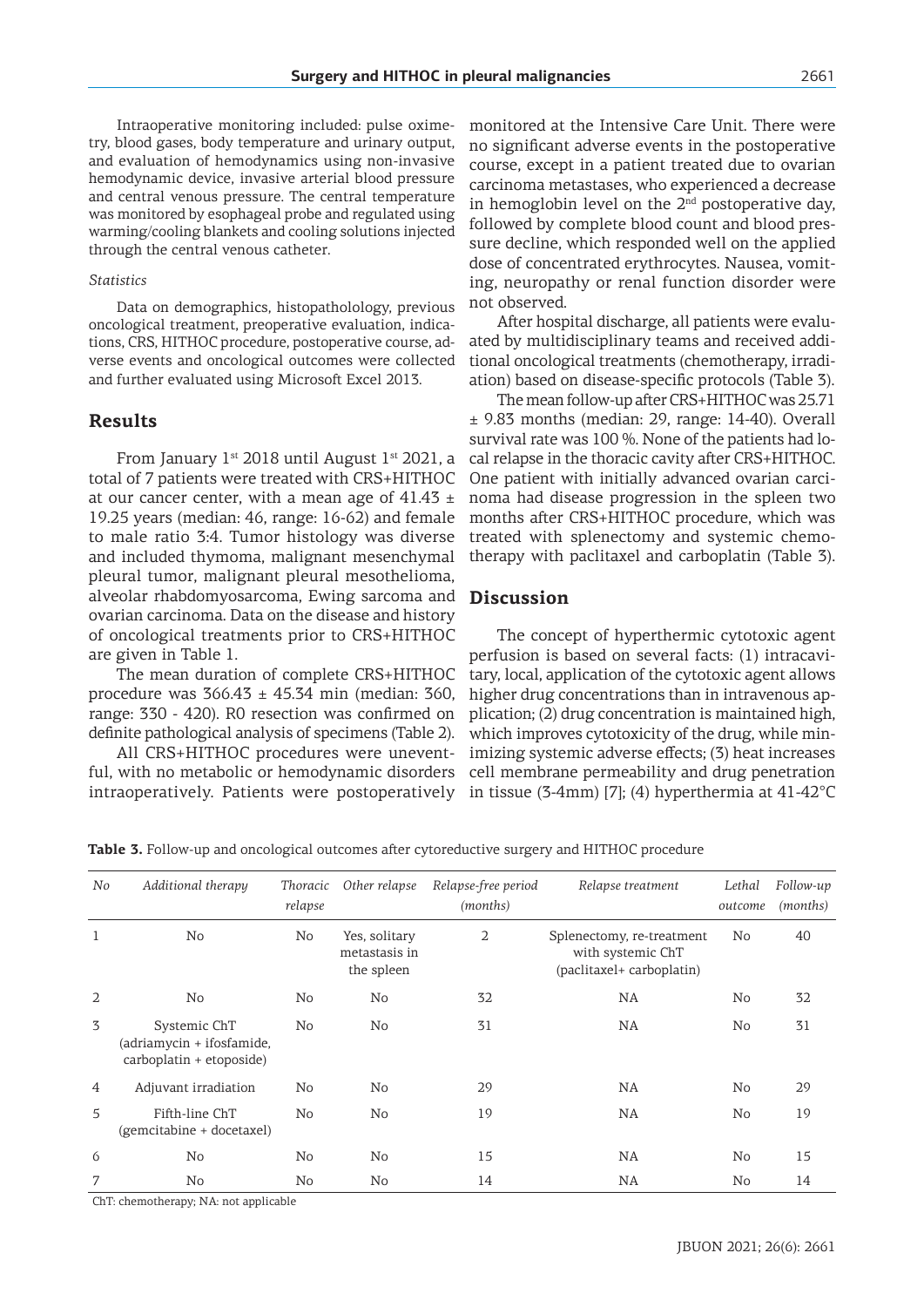selectively induces apoptosis [8] in malignant cells by inhibiting RNA synthesis and mitosis and increasing lysosome-induced destruction [9,10]; (5) normal cells are able to survive hyperthermia [9].

Intracavitary hyperthermic perfusion of cytotoxic agents has been introduced back in 1980s by Spratt et al [11] as HIPEC, while Matsuzaki et al published their experience with HITHOC in 1995 [12].

HIPEC has been widely used for decades for treatment of malignant ascites or abdominal and gynecological malignancies with peritoneal carcinomatosis to improve local control of potential residual microscopic disease after CRS. On the other hand, HITHOC is less commonly used for limited indications and well-selected patients, and its clinical application is not standardized in terms of cytotoxic drug's concentration, and volume, temperature and duration of the perfusion. Publications on this topic usually represent the personal experiences of individual authors or surgical teams.

A systematic review by Zhou et al [1] that included 27 publications from 1995 to 2016 showed that cisplatin was the most commonly used cytotoxic agent, followed by doxorubicin and mitomycin C, and temperature of the perfusion system varied between 38 and 43°C. Some authors combined two chemotherapeutic drugs [13].

Since the introduction of this procedure in our center, we have always used cisplatin due to national Health Insurance Fund regulations. As a priming solution we use 1000 ml of 5 %-glucose that is gradually heated from 38 to 42 °C upon administration into the pleural space. After cisplatin is added, the intracavitary circulation is continued for 90 min, although some authors report shorter perfusion time [13,14].

There is no consensus on the optimal dosage of the cytotoxic drug for HITHOC in the literature. Among possible side effects, nephrotoxicity is the major concern and limits the application of higher cisplatin doses. The majority of authors apply between 80 and 250 mg/m $^2$  of cisplatin [5,15], although some suggest that higher doses, compared to lower, have a better effect on survival [14]. In this study, we usually administered  $100 \text{ mg/m}^2$  of cisplatin, taking into account creatinine clearance, comorbidities and cumulative dose of previous systemic treatments. With this protocol, all our procedures were uneventful with regard to intraoperative metabolic or hemodynamic disorders. Only one patient had a decrease in hemoglobin level, blood count and blood pressure on the 2nd postoperative day, which was normalized after concentrated erythrocytes were administered.

Literature data show rather limited indications for HITHOC, including malignant pleural mesothelioma [16,17], thymoma or thymic carcinoma (with pleural involvement or recurrent) [16,18-22] and lung adenocarcinoma with pleural dissemination [2,17].

HITHOC for pleural metastases of other cancers is rarely reported in the literature [23], although the majority of solid malignant tumors and hematologic malignancies may lead to pleural dissemination that is associated with poor prognosis and reduced survival. Disease progression of a primary cancer outside thoracic cavity requires multidisciplinary therapeutic approach and it is usually performed by systemic chemotherapy, with or without radiotherapy, given that surgery alone is of no long-term benefit, if not absolutely contraindicated. However, a problem remains for patients who have exhausted all treatment options due to progression to applied therapies or due to high cumulative dose of previous systemic chemotherapy and/or radiotherapy.

There are insufficient HITHOC publications, with limited patients' series and many variations in the procedure itself, thus assessment of the oncological outcomes cannot be adequate. Based on available literature data and results of this study, CRS+HITHOC can be referred to as a safe, feasible and efficient method in selected patients, with low morbidity and no mortality [2,13,22,24]. Given that our two patients with pleural metastases from a primary outside the thoracic cavity (ovarian cancer, Ewing sarcoma), that were previously treated for several years with various oncological treatments, had good local disease control after CRS+HITHOC, the authors believe that HITHOC could be useful not only for current indications - malignant mesotheliomas, thymomas/thymic carcinomas and locally advanced lung carcinoma [2,16-22], but also for potentially resectable chemo-sensitive miscellaneous metastatic diseases limited to unilateral hemithorax, regardless of tumor pathology and without interference with any future systemic treatments. These data might encourage reassessment and potential expansion of indications for HITHOC. However, standardization of the procedure is necessary and larger multicentric studies could provide quality data on the oncological outcomes and cost-effectiveness of the procedure.

Our cancer center is the only institution in Southeastern Europe where HITHOC procedure is performed. Given that we introduced this procedure recently, in 2018, and that it is generally rarely performed worldwide, our experience with seven patients, although small, is not negligible.

### **Conflict of interests**

The authors declare no conflict of interests.